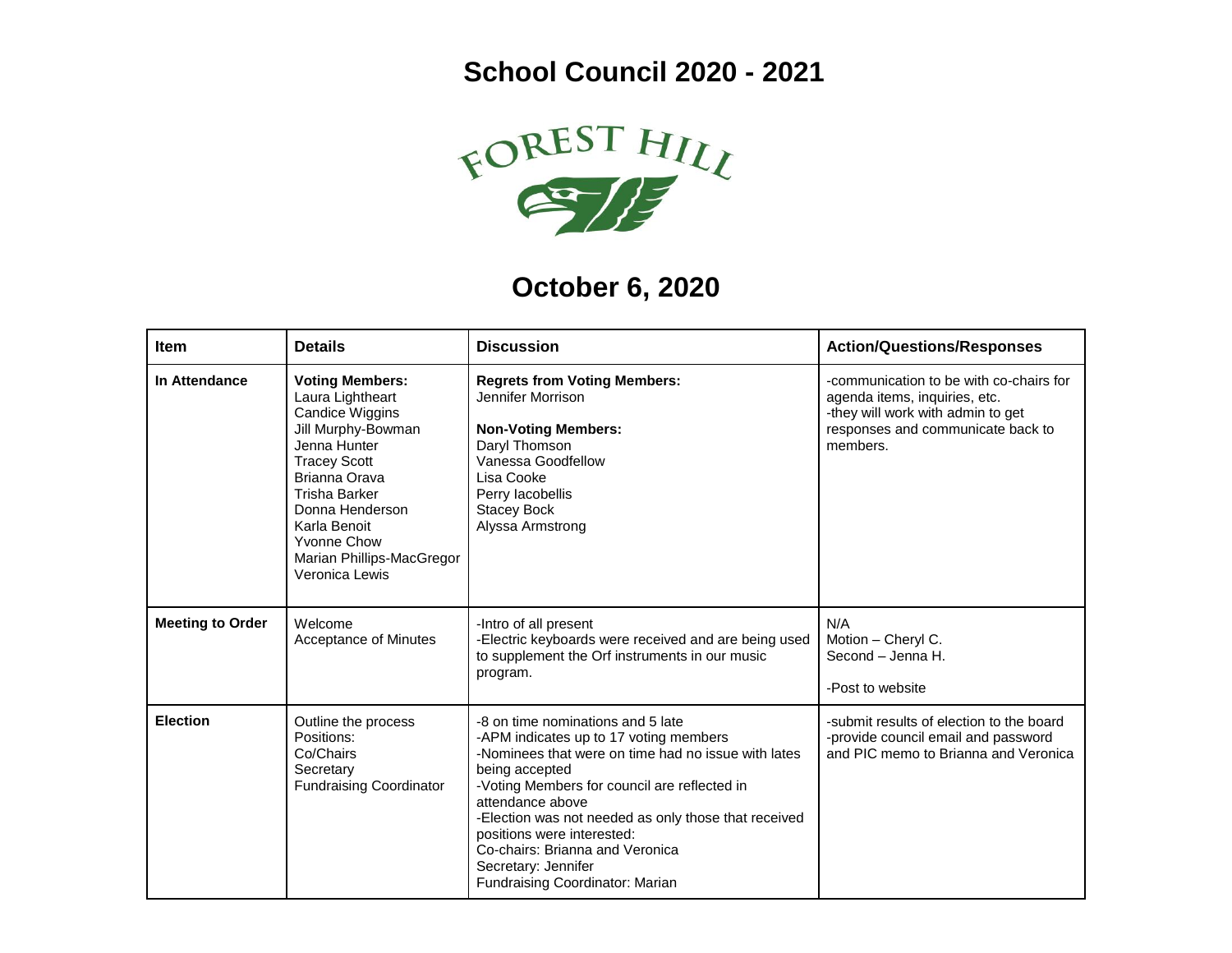| <b>Future Meetings</b>  | Dates (Tuesday?)<br>Format    | October 6, November 3, December 1, January 5,<br>February 2, April 6,<br>May 4, June 1<br>-No interest in changing the day of the week so will<br>remain Tuesday                                                                                                                                                                                                                                                        | -move to face-to-face once safe                                                                                                                                            |
|-------------------------|-------------------------------|-------------------------------------------------------------------------------------------------------------------------------------------------------------------------------------------------------------------------------------------------------------------------------------------------------------------------------------------------------------------------------------------------------------------------|----------------------------------------------------------------------------------------------------------------------------------------------------------------------------|
| <b>Principal Report</b> | <b>Covid Updates</b>          | -Great start to the year even with the Covid protocols<br>-students doing great with cohorting<br>-protocols are in place and working to make it feel<br>"normal"<br>-staff working extremely hard to ensure programming<br>continues to engage even though having to reinvent<br>the wheel<br>-stress of everyone staff, students, families needs to<br>be recognized and patience and understanding is<br>appreciated |                                                                                                                                                                            |
|                         | Staffing                      | -completed tomorrow with Learn@Home (LAH) FSL<br>hire for the English Grade 7 class<br>-65 students on LAH with 587 on in-school<br>-board supporting 3 models<br>a) face-to-face<br>b) LAH<br>c) asynchronous learning in (a) and (b)                                                                                                                                                                                  | -students on LAH can only return to<br>face-to-face prior to February if there is<br>space in the current classes<br>-asynchronous = online without teacher<br>interaction |
|                         | Reorganization                | -loss of a Grade 7 class causing the most difficult<br>reorg decisions to occur in the intermediate grades<br>-balancing of classes due to students moving to LAH<br>left some classes very small<br>-potentially will need to reorg if/when LAH ends                                                                                                                                                                   |                                                                                                                                                                            |
|                         | Yard Improvements             | -jump pits, new front garden, lake repaired, sink hole<br>on tarmac resolved, track and ball diamond edged<br>and graded<br>- outdoor classroom deemed non-essential and a new<br>quote will be needed due to increasing costs                                                                                                                                                                                          | -estimate on BB rim and backboards                                                                                                                                         |
|                         | <b>Annual Report</b>          | -the report that outlines council's actions, fundraising,<br>programs supports by funds, etc. is not required this<br>year due to closure.                                                                                                                                                                                                                                                                              |                                                                                                                                                                            |
|                         | <b>Administration Profile</b> | -document due annually outlining what council would<br>like to see in the administration team                                                                                                                                                                                                                                                                                                                           | -sent to co-chairs<br>-meet to discuss if needed<br>-due October 30, 2020                                                                                                  |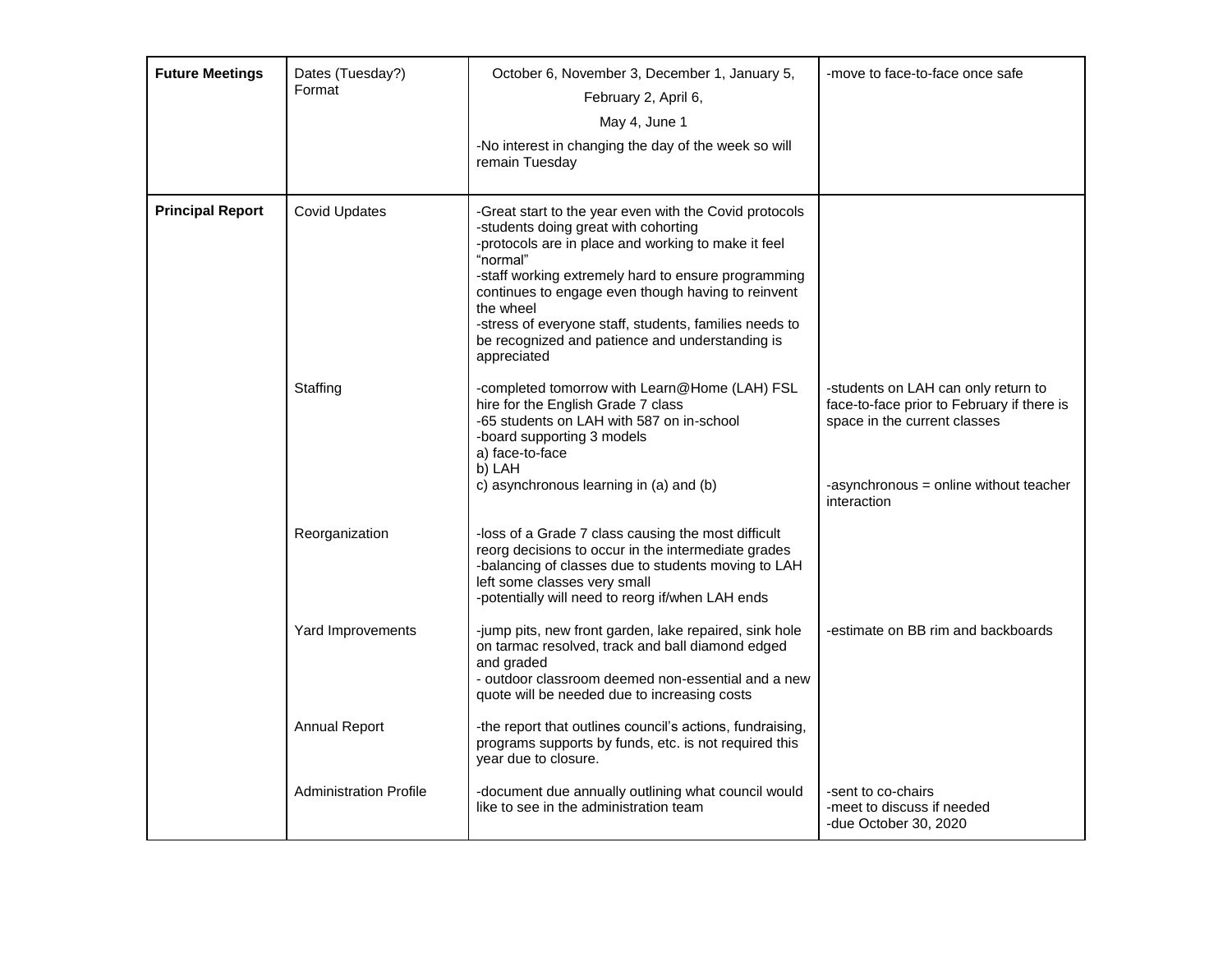| <b>Teacher Report</b> | Start Up                                  | -No assemblies, field trips, presentations at this time<br>-Staff working hard to provide great learning<br>opportunities but many of those used previously are<br>not permitted under protocols<br>-Building the plane as we fly it<br>-Tech learning as we go<br>-Teacher Lunch parking lot                                                                                                                                                                                                                                                                                                                                                                                                                                                                                                                                                                                                                                             | Terry Fox Run \$3790                                                                                                                                                                                                                                                                                                                                                                   |
|-----------------------|-------------------------------------------|-------------------------------------------------------------------------------------------------------------------------------------------------------------------------------------------------------------------------------------------------------------------------------------------------------------------------------------------------------------------------------------------------------------------------------------------------------------------------------------------------------------------------------------------------------------------------------------------------------------------------------------------------------------------------------------------------------------------------------------------------------------------------------------------------------------------------------------------------------------------------------------------------------------------------------------------|----------------------------------------------------------------------------------------------------------------------------------------------------------------------------------------------------------------------------------------------------------------------------------------------------------------------------------------------------------------------------------------|
| <b>Budget</b>         | Update                                    | Current balance in SGF: \$57 493.75<br>Hold for outdoor classroom: \$30 000.00<br>Remaining to spend this year: \$27 493.75<br>Current balance in raffle: \$3 322.11                                                                                                                                                                                                                                                                                                                                                                                                                                                                                                                                                                                                                                                                                                                                                                      | Raffle $-$ to go to athletics                                                                                                                                                                                                                                                                                                                                                          |
|                       | Vote on expenditures                      | -orange shirts were purchased for the staff to boost<br>moral, support an "Every Child Matters' cause and to<br>be used for first day and other events where staff<br>need to be visible.<br>-asking if council wishes to have them be from them                                                                                                                                                                                                                                                                                                                                                                                                                                                                                                                                                                                                                                                                                          | -many other events like Pink Shirt Day<br>(anit-bullying), White Shirt Day (polar<br>bear awareness), Red Shirt Day<br>(Dyslexia), Mismatched Sock Day<br>(Down's Syndrome), Blue Shirt Day<br>(Autism)<br>-if fund one must fund all<br>-request removed from the table                                                                                                               |
| <b>Fundraising</b>    | Draft plan provided<br>Covid restrictions | -explained the rationale as to why placing<br>percentages on how fundraisers will be distributed,<br>negates flexibility to meet current needs within the<br>school<br>-instead list a couple of options with and/or so that<br>can distribute to all or select one based on current<br>situations<br>-fundraising is on hold until board determines next<br>steps due to Covid restrictions<br>-gym equipment that was older was moved to outdoor<br>recess for our students so council could consider<br>purchasing new gym equipment along with outdoor<br>recess bags for the spring<br>-technology sufficient for all requests should distance<br>learning occur<br>-purchasing hotspots and excess tech that is not<br>needed either during face-to-face or remote learning<br>would be an ineffective use of funds<br>-asked if can offer PD to teachers - not a use of SGF<br>-appreciate the support in the past of Pizza Palace | -send ideas to Marian by end of the<br>week<br>-signed by co-chairs and fundraising<br>coordinator for submission Oct 15th<br>-inquire to the board if council can buy<br>more hotspots for those outside of LAH<br>in the event a closure occurs<br>-blurb for newsletter and Monday<br>Messages to parents to remind them to<br>support our local vendors when ordering<br><i>in</i> |